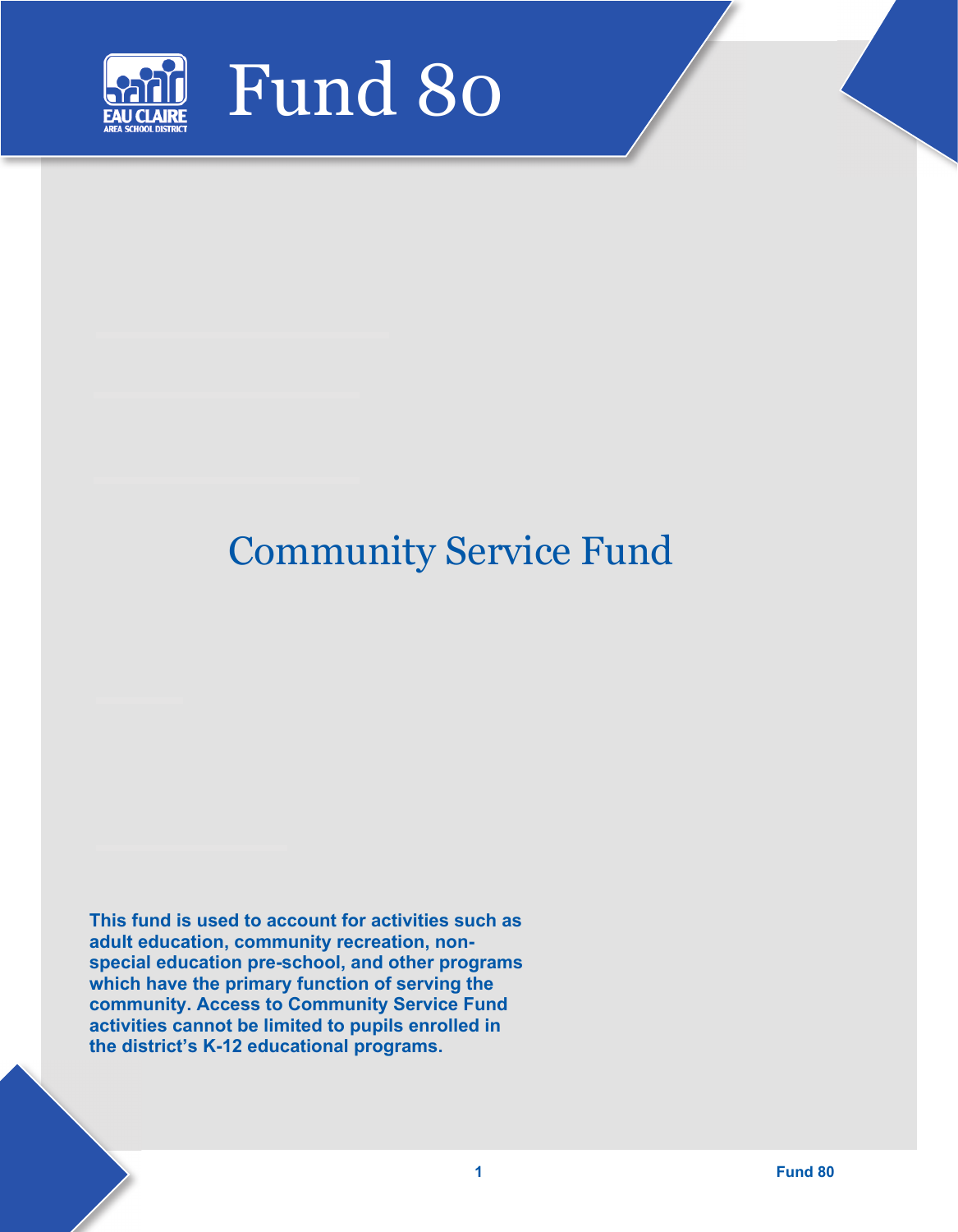

# Community Service Fund Revenue Summary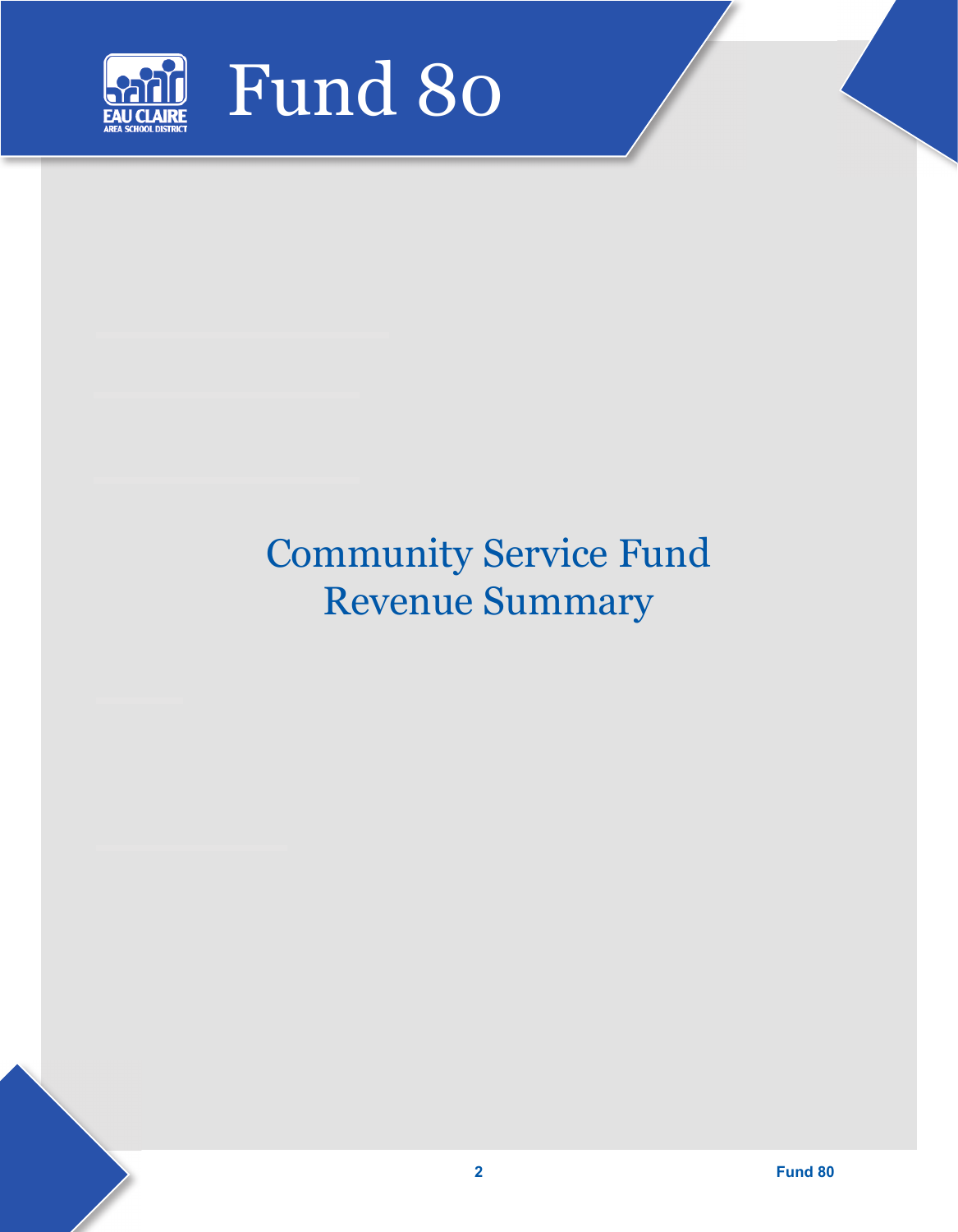### **EAU CLAIRE AREA SCHOOL DISTRICT**

**COMPARATIVE BUDGET REPORT**

COMMUNITY SERVICE FUND REVENUE SUMMARY

|    |       |                                 |              | 2021          | 2021           |               |               |
|----|-------|---------------------------------|--------------|---------------|----------------|---------------|---------------|
|    |       |                                 | 2020         | Adopted       | <b>Revised</b> | 2021          | 2022          |
|    |       |                                 | Actual       | <b>Budget</b> | <b>Budget</b>  | <b>Actual</b> | <b>Budget</b> |
| 80 | 10211 | PROPERTY TAX                    | 923,626.00   | 744,782       | 744,782        | 744,782.00    | 906,097       |
| 80 | 10272 | <b>COMMUNITY SERVICE FEES</b>   | 54,422.00    |               |                | 0.00          | 70,000        |
| 80 | 10274 | <b>INVITATIONAL MEET INCOME</b> | 1,150.00     |               |                | 0.00          |               |
| 80 | 10280 | <b>INTEREST INCOME</b>          | 12,834.60    | 3,000         | 3,000          | 2,336.67      | 250           |
| 80 | 10291 | <b>GIFTS</b>                    | 0.00         |               |                | 0.00          |               |
| 80 | 10293 | <b>RENTAL</b>                   | 18,293.00    | 9,000         | 9,000          | 684.79        | 27,000        |
| 80 | 102   | <b>LOCAL SOURCE</b>             | 1,010,325.60 | 756,782       | 756,782        | 747,803.46    | 1,003,347     |
| 80 | 10390 | OTHER REVENUE FR WI DIST        | 0.00         |               |                | 0.00          |               |
| 80 | 103   | <b>INTERDISTRICTS WITHIN WI</b> | 0.00         |               |                | 0.00          |               |
| 80 | 10971 | REFUND PRIOR YR RECEIPT         | 0.00         |               |                | 63.75         |               |
| 80 | 10990 | <b>MISCELLANEOUS</b>            | 1,210.00     |               |                | 200.00        |               |
| 80 | 109   | <b>OTHER REVENUE</b>            | 1,210.00     |               |                | 263.75        |               |
| 80 |       | <b>COMMUNITY SERVICE FUND</b>   | 1,011,535.60 | 756,782       | 756,782        | 748,067.21    | 1,003,347     |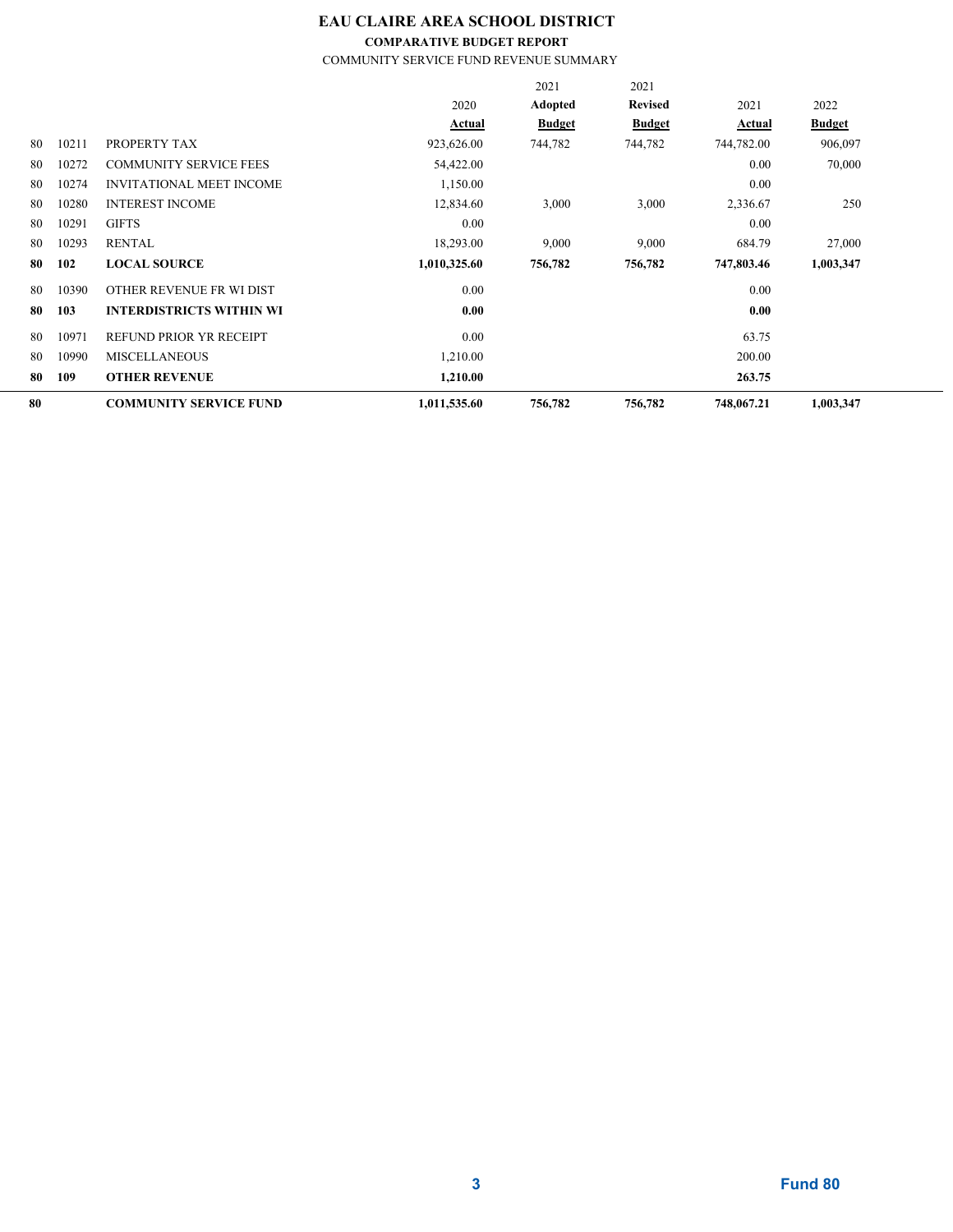

# Community Service Fund Expenditure Summary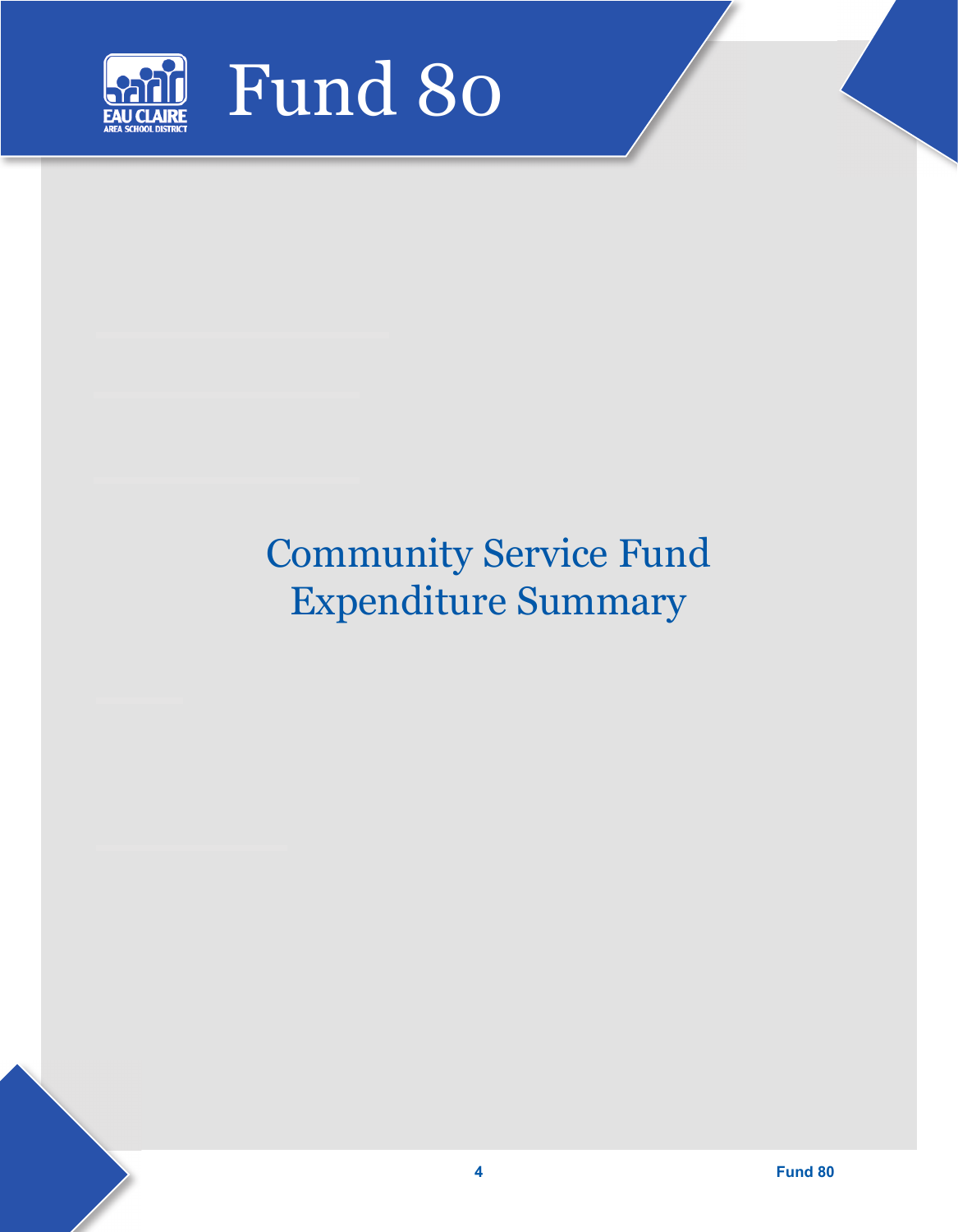### **EAU CLAIRE AREA SCHOOL DISTRICT**

#### **COMPARATIVE BUDGET REPORT**

COMMUNITY SERVICE EXPENDITURE SUMMARY

|    |       |                                   |               | 2021          | 2021           |               |               |
|----|-------|-----------------------------------|---------------|---------------|----------------|---------------|---------------|
|    |       |                                   | 2020          | Adopted       | <b>Revised</b> | 2021          | 2022          |
|    |       |                                   | <u>Actual</u> | <b>Budget</b> | <b>Budget</b>  | <u>Actual</u> | <b>Budget</b> |
| 80 | 20111 | <b>TEACHER SALARY</b>             | 0.00          |               |                | 0.00          |               |
| 80 | 20112 | MANAGEMENT SALARY                 | 0.00          |               |                | 0.00          | 41,892        |
| 80 | 20113 | TECHNICAL\OTHER PROF SALARY       | 0.00          |               |                | 0.00          |               |
| 80 | 20115 | <b>CLERICAL CLASSIFIED SALARY</b> | 42,059.20     | 43,180        | 43,180         | 43,000.96     | 43,472        |
| 80 | 20119 | <b>CUST\MAINT SALARY</b>          | 0.00          |               |                | 0.00          |               |
| 80 | 20120 | PARTNERSHIP COORD SALARY          | 0.00          |               |                | 0.00          |               |
| 80 | 20121 | <b>CROSSING GUARD SALARY</b>      | 0.00          |               |                | 0.00          |               |
| 80 | 20122 | MONITOR\NOON HR SUPV SALARY       | 233.55        |               |                | 0.00          |               |
| 80 | 20132 | <b>EVENT WORKER SALARY</b>        | 6,907.88      | 9,858         | 9,858          | 12,298.68     | 21,795        |
| 80 | 20133 | TEACHER COCURRICULAR SALARY       | 428,949.33    | 202,854       | 202,854        | 166,705.48    | 360,442       |
| 80 | 20139 | TEACHER OTHER SALARY              | 0.00          |               |                | 0.00          |               |
| 80 | 20151 | <b>CLERICAL ADDL\OVTM SALARY</b>  | 2,296.48      | 608           | 608            | 0.00          |               |
| 80 | 20153 | AIDE ADDL\OVTM SALARY             | 0.00          |               |                | 0.00          |               |
| 80 | 20155 | <b>CUSTODIAL ADDL/OT SALARY</b>   | 0.00          |               |                | 0.00          |               |
| 80 | 20157 | <b>EMERGENCY REPR OVTM SALARY</b> | 0.00          |               |                | 0.00          |               |
| 80 | 20159 | CUST BLDG RENT OVTM SALARY        | 7,457.08      | 15,400        | 15,400         | 9,696.94      | 10,000        |
| 80 | 20161 | PARTSHP CORD ADDL\OVTM SALARY     | 0.00          |               |                | 0.00          |               |
| 80 | 20172 | <b>SUB TEACHER MEETINGS\OTHER</b> | 0.00          |               |                | 0.00          |               |
| 80 | 20174 | <b>SUB CLERICAL SALARY</b>        | 0.00          |               |                | 0.00          |               |
| 80 | 20175 | <b>SUB AIDE SALARY</b>            | 0.00          |               |                | 0.00          |               |
| 80 | 20177 | <b>SUB CUSTODIAL\MAINT SALARY</b> | 0.00          |               |                | 0.00          |               |
| 80 | 20178 | <b>SUB CROSSING GUARD SALARY</b>  | 0.00          |               |                | 36.77         |               |
| 80 | 20181 | TEMP\SEASONAL\STUDENT SALARY      | 0.00          | 192           | 192            | 0.00          | 288           |
| 80 | 20189 | OTHER COMPENSATION                | 972.00        | 720           | 720            | 96.00         | 720           |
| 80 | 201   | <b>SALARIES</b>                   | 488,875.52    | 272,812       | 272,812        | 231,834.83    | 478,609       |
|    |       |                                   |               |               |                |               |               |
| 80 | 20211 | EMPLOYEE RTM PAID BY BOARD        | 0.00          |               |                | 0.00          |               |
| 80 | 20212 | <b>EMPLOYER RTM CONTRIBUTION</b>  | 25,076.49     | 18,144        | 18,144         | 15,559.40     | 32,298        |
| 80 | 20218 | RETIREMENT TRUST FUND CONTR       | 13,852.00     | 15,330        | 15,330         | 15,384.00     | 15,384        |
| 80 | 20219 | DEFINED CONTRIBUTION              | 0.00          |               |                | 0.00          | 1,500         |
| 80 | 20220 | <b>SOCIAL SECURITY</b>            | 36,593.84     | 19,916        | 19,916         | 17,444.72     | 34,831        |
| 80 | 20230 | LIFE INSURANCE                    | 296.87        | 104           | 104            | 305.71        | 206           |
| 80 | 20241 | <b>IMPLICIT RATE SUBSIDY</b>      | $-3,415.00$   | (4,045)       | (4,045)        | $-2,628.93$   | (2,748)       |
| 80 | 20243 | DENTAL INSURANCE                  | 550.32        | 551           | 551            | 458.60        | 838           |
| 80 | 20247 | DEFINED CONTRIBUTION              | $0.00\,$      |               |                | 0.00          |               |
| 80 | 20248 | HEALTH INSURANCE                  | 8,209.92      | 8,958         | 8,958          | 8,957.76      | 13,544        |
| 80 | 20249 | <b>HRA CONTRIBUTION</b>           | 1,000.00      | 1,000         | 1,000          | 1,000.00      | 1,500         |
| 80 | 20251 | LONG TERM DISABILITY INSURANCE    | 158.79        | 169           | 169            | 166.13        | 334           |
| 80 | 202   | <b>EMPLOYEE BENEFITS</b>          | 82,323.23     | 60,127        | 60,127         | 56,647.39     | 97,687        |
| 80 | 20302 | <b>SUB TEACHER MEETINGS/OTHER</b> | 0.00          |               |                | 0.00          |               |
| 80 | 20304 | <b>SUB CLERICAL</b>               | 0.00          |               |                | 0.00          |               |
| 80 | 20305 | <b>SUB AIDE</b>                   | 0.00          |               |                | 0.00          |               |
| 80 | 20312 | PROFESSIONAL DEVELOPMENT          | 0.00          |               |                | 0.00          |               |
| 80 | 20319 | <b>CONTRACTED SERVICES</b>        | 37,219.29     | 11,195        | 11,195         | 0.00          | 33,035        |
| 80 | 20324 | <b>REPAIR</b>                     | 0.00          |               |                | 7,654.00      | 3,586         |
| 80 | 20341 | PUPIL TRANSPORTATION              | 24,730.85     | 33,730        | 33,730         | 0.00          | 50,740        |
|    | 20342 |                                   |               |               |                | 0.00          |               |
| 80 |       | <b>EMPLOYEE TRAVEL</b>            | 50.75         |               |                |               |               |
| 80 | 20354 | PRINTING AND BINDING              | 0.00          |               |                | 0.00          |               |
| 80 | 20360 | TECHNOLOGY AND SOFTWARE SERV      | 13,320.96     | 13,600        | 13,600         | 12,533.22     | 12,534        |
| 80 | 20365 | SOFTWARE MAINTENANCE              | 0.00          |               |                | 0.00          |               |
| 80 | 20372 | <b>SUB TEACHER MEETINGS/OTHER</b> | 821.40        | 2,192         | 2,192          | 0.00          | 2,480         |
| 80 | 20374 | <b>SUB CLERICAL</b>               | 172.76        |               |                | 0.00          |               |
| 80 | 20375 | <b>SUB AIDE</b>                   | 0.00          |               |                | 0.00          |               |